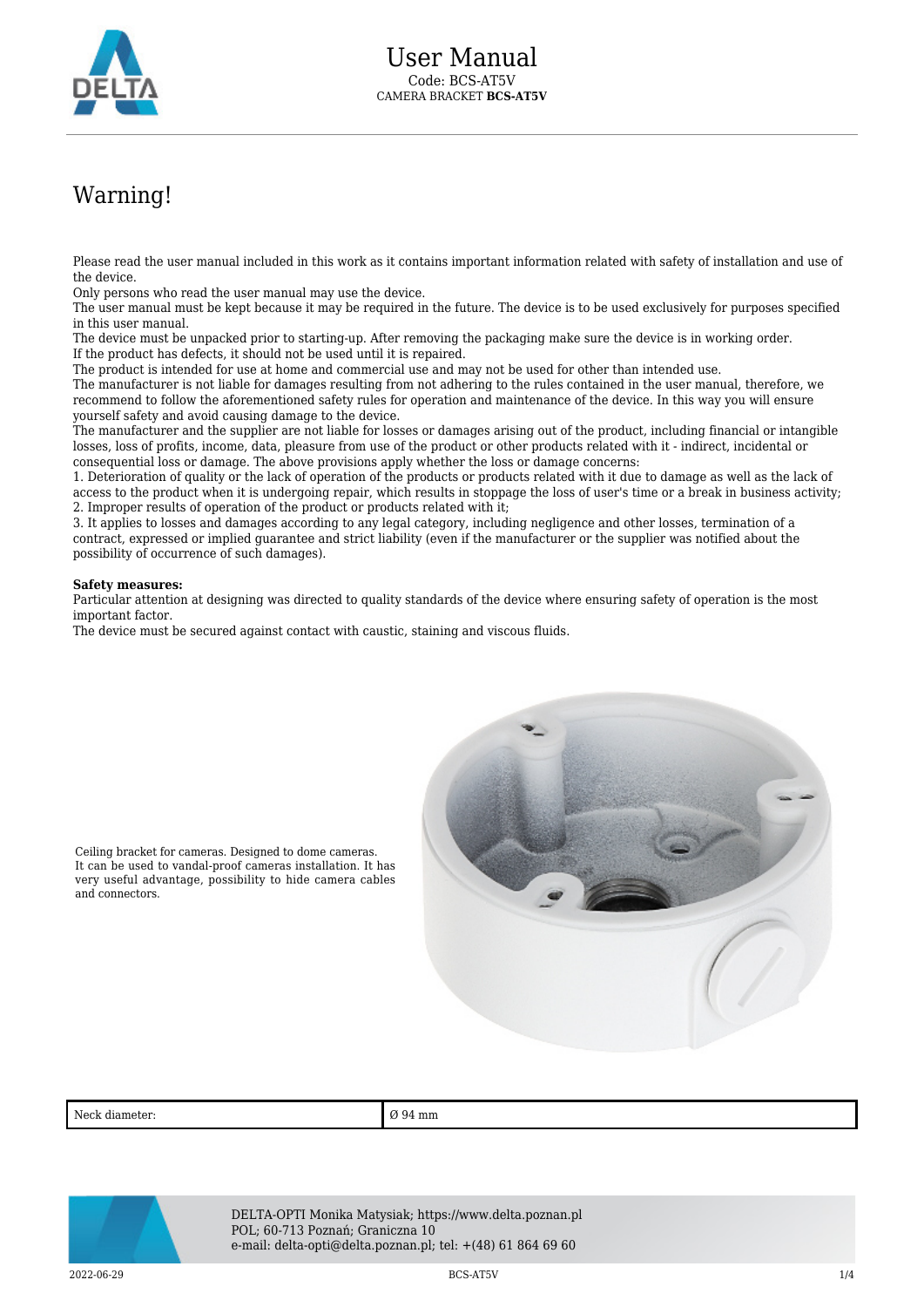

| Suitable for cameras:           | BCS, DAHUA     |
|---------------------------------|----------------|
| Material:                       | Aluminum       |
| Color:                          | White          |
| Distance from mounting surface: | 33.7 mm        |
| Weight:                         | $0.15$ kg      |
| Dimensions:                     | Ø 94.3 x 34 mm |
| Manufacturer / Brand:           | <b>BCS</b>     |
| Guarantee:                      | 3 years        |

Camera mounting side view:



Wall mounting side view:

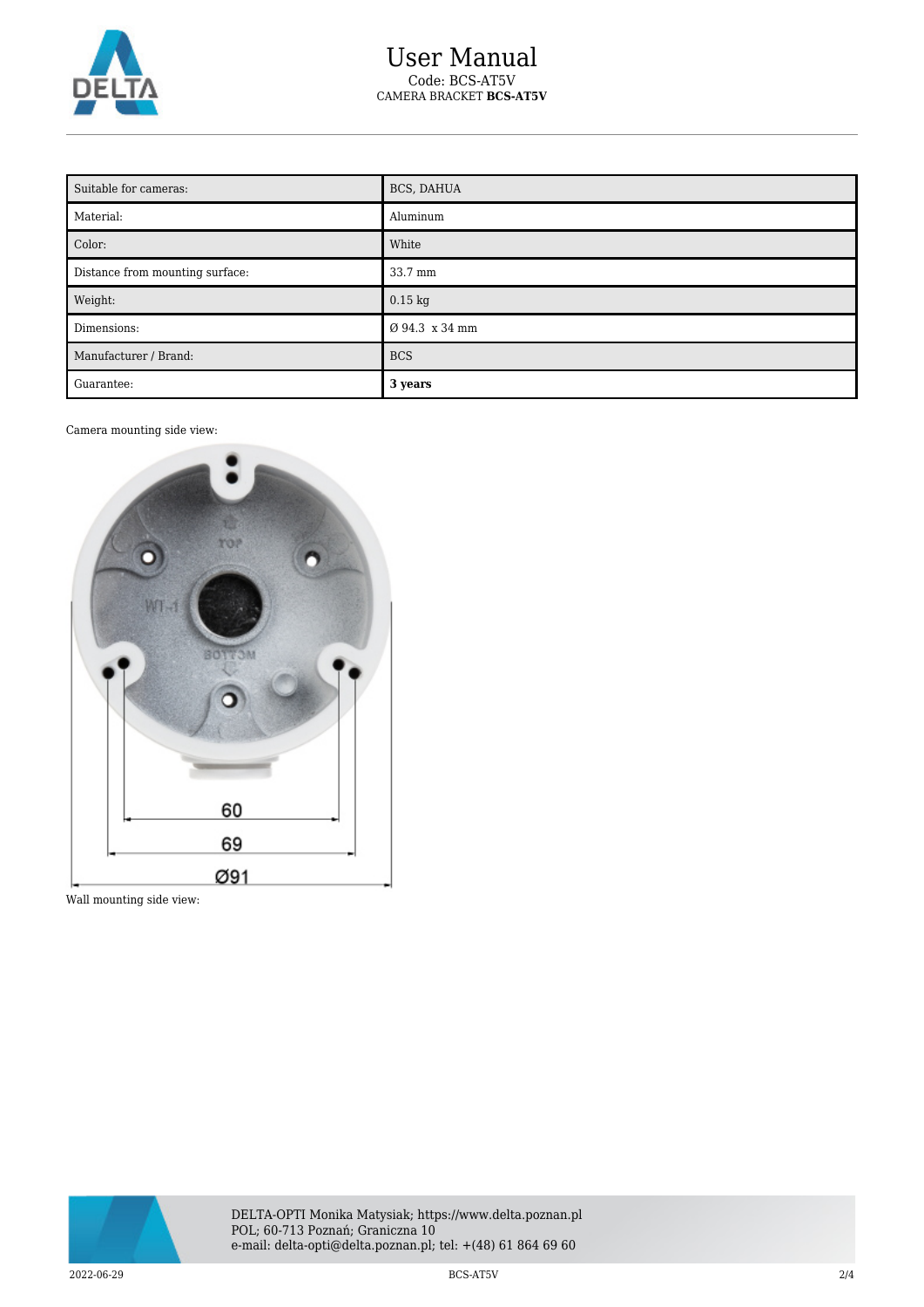



Side view:



Dimensions: